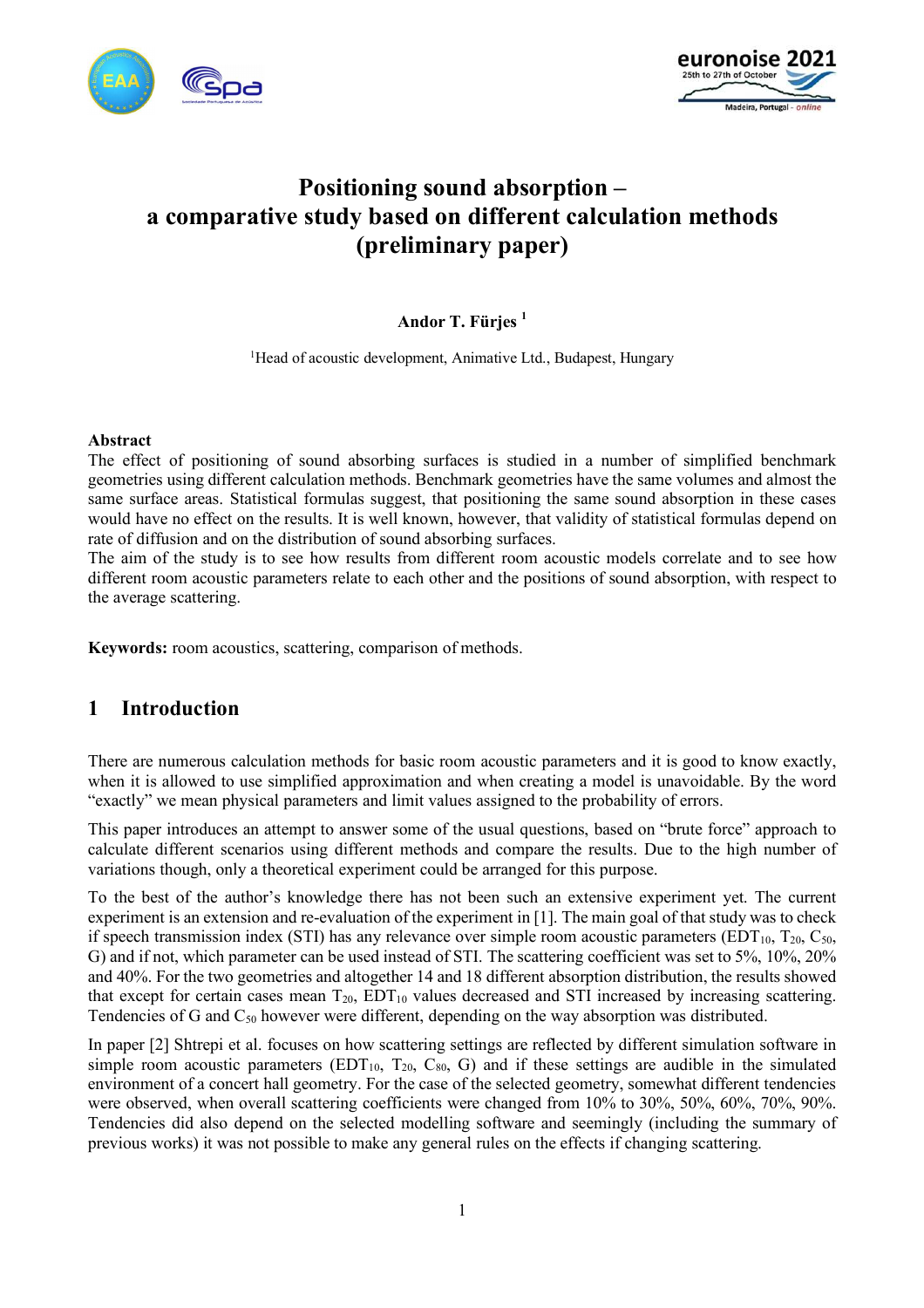

In paper [3] Zhu et. al calculated reverberation times using a selected modelling software for different room shapes and changing the scattering from 1% to 10%, 30%, 50%, 70%, 90% and 99%. For a given basic shape, absorption coefficients and the room volume were kept constant, while other aspects of the shape were varied and later scaled to different multiples of the volume. The results of reverberation times were then evaluated and changes relative to the 1% scattering basis were calculated. As results show,  $T_{20}$  reverberation times were decreasing for all shapes, but  $T_{20}$  was most sensitive to change in scattering if the shape has parallel walls. In the case of other types of shapes,  $T_{20}$  seemed to stop decreasing if scattering was above 50%. We may conclude, that (as already suspected from theoretical background) rectangular geometries are the worst cases if scattering is low and therefore the best to show the effects of settings in scattering properties. We may note also, that any deviation from the plane and parallel walls introduces a macro scaled scattering by itself, even if the scattering coefficients for each surface are set to low values. That may also explain, why  $T_{20}$  stops changing after scattering coefficients are higher than a certain limit value. An interesting conclusion was also, that scaling volume did not change tendencies.

A simple derivation in [4] suggests, that a minimum of average scattering is required to make the diffuse assumptions to be valid. Figure 1 shows what is the minimum required scattering for a given average absorption to have more diffuse energy than specular energy from the -5 dB or -10 dB decay levels respectively. It is interesting to note, that [3] found a minimum of 30% of critical (minimum) scattering for the 0.50 average absorption coefficient for all geometries with planar boundaries.



Figure 1 – Required minimum average scattering coefficient to ensure more scattered energy than specular energy from the -5 dB or -10 dB of the decay as the function of the average absorption coefficient.

According to all the above, it is seen, that all factors below together do affect validity of statistical formulas:

- average scattering in the room
- shape of the room
- average absorption in the room
- distribution of sound absorption within the room.

### **2 Description of the Experiment**

The theoretical experiment aims the followings:

to explore how the minimum scattering coefficient required to make statistical formulas valid;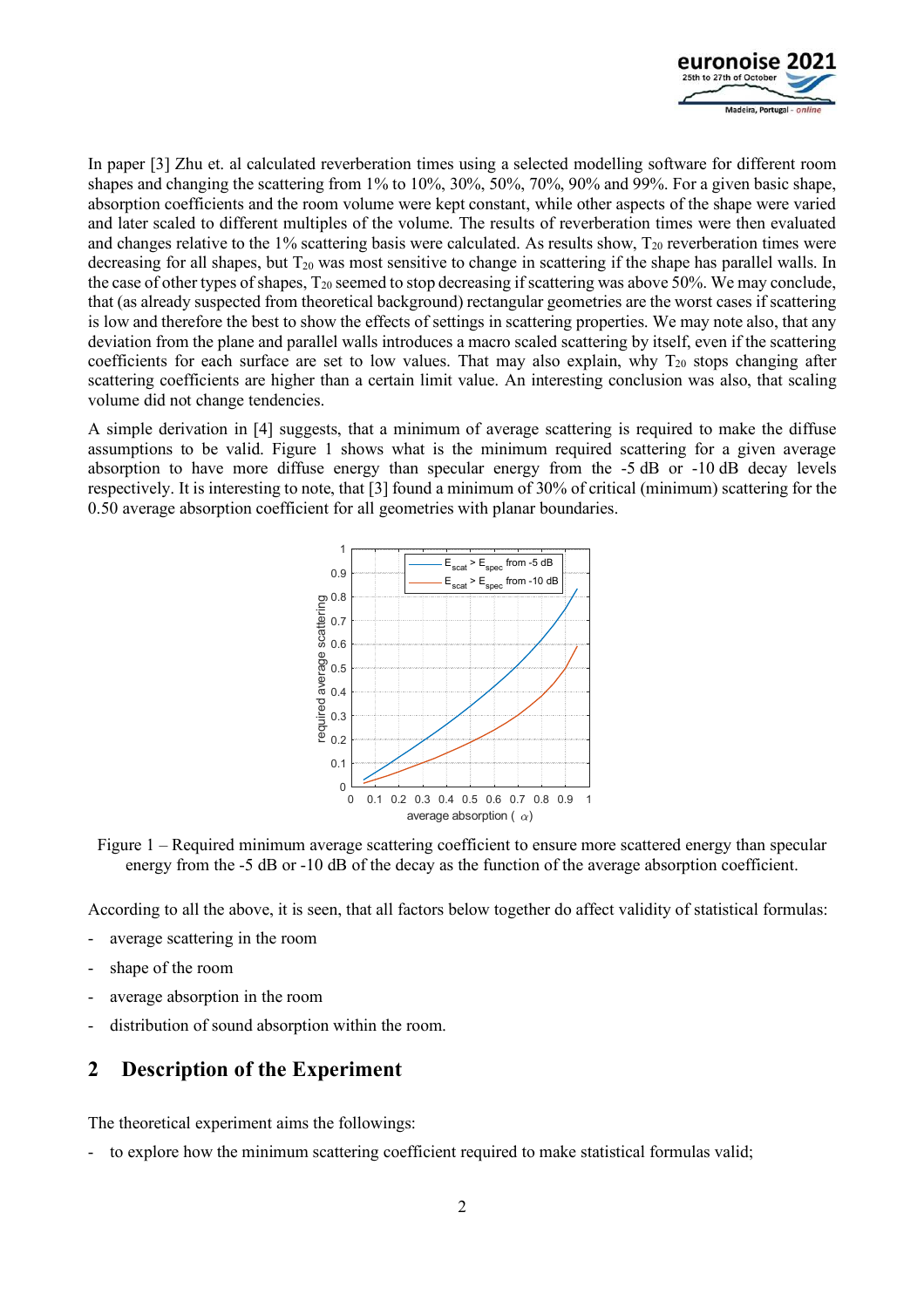

- to explore how room acoustic parameters depend on each other and how these relationships are affected by the average scattering coefficient and the distribution of sound absorption;
- to compare different modelling software on how they interpret the average scattering coefficient.

#### **2.1 Room Geometries**

From previous works it is seen, that the effects of changing the average scattering is most obvious when the geometry is made up from parallel and planar boundaries.

Figure 2 shows geometries chosen for these calculations. All geometries have  $V = 1000m^3$  volumes, but their total surface slightly differ. Main geometric descriptors are summed in Table 1, path length histograms are shown in Figure 3.

In all cases, two source positions are set: S1  $(6.0 \text{ m}; 6.0 \text{ m}; 1.5 \text{ m})$  and S2  $(12.0 \text{ m}; 8.0 \text{ m}; 1.5 \text{ m})$ . Receiver surfaces are 1.1 m above the floor, 1 m from walls and are set to calculate parameters at a  $1\times1$  m grid.



GEOMETRY #B



Figure 2 – Geometries used for calculations.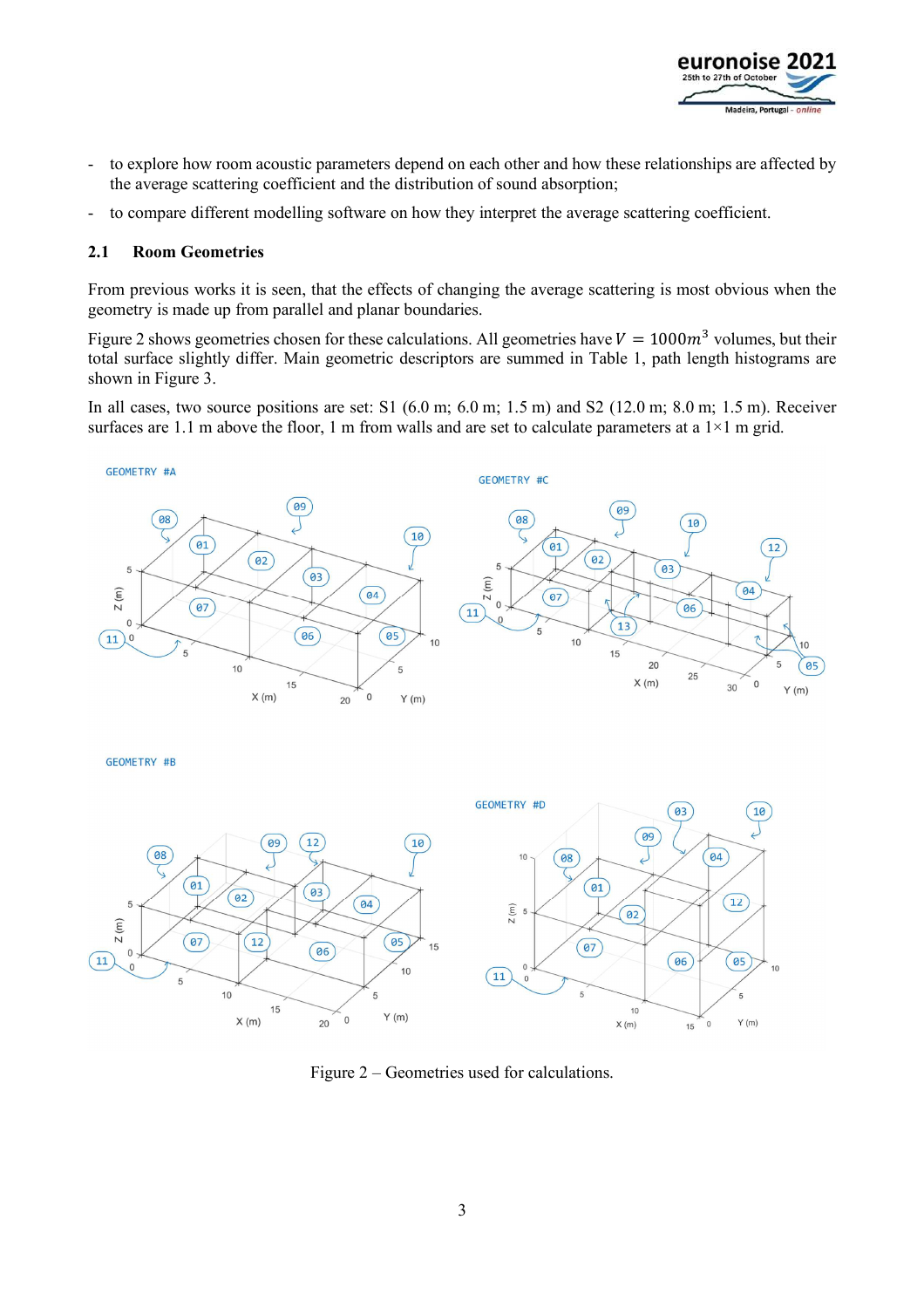

### **2.2 Surface Properties**

In order to see characteristic tendencies upon the position of absorptive surfaces, all surfaces are acoustically reflective (X) and then only  $2 \times 50$  m<sup>2</sup> of surface pieces (or boundary patches) are set to acoustically absorbing. Combinations for the four geometries are summarized in Table 2.

Actual sound absorptions set for the reflecting and absorbing boundary patches are given in Table 3.

The same scattering coefficients are set for all the surfaces: 5%, 10%, 20%, 40%, 80% for all frequencies. This makes a total of 355 models to evaluate.

|             |                | volume and surface | path length |          |                 |                           |        |  |  |  |  |  |  |  |
|-------------|----------------|--------------------|-------------|----------|-----------------|---------------------------|--------|--|--|--|--|--|--|--|
|             |                |                    | statistic   |          | calculated mean | shape factor $(\gamma^2)$ |        |  |  |  |  |  |  |  |
| shape       |                | S                  | mean        | specular | random          | specular                  | random |  |  |  |  |  |  |  |
|             | m <sup>3</sup> | m <sup>2</sup>     | m           | m        | m               |                           |        |  |  |  |  |  |  |  |
| geometry #A | 1000           | 700                | 5,71        | 6,10     | 5,47            | 0,48                      | 0,57   |  |  |  |  |  |  |  |
| geometry #B | 1000           | 750                | 5,33        | 5,62     | 5,07            | 0,45                      | 0,56   |  |  |  |  |  |  |  |
| geometry #C | 1000           | 800                |             | 5,52     | 5,04            | 0,48                      | 0,61   |  |  |  |  |  |  |  |
| geometry #D | 1000           | 700                |             | 5,98     | 5,32            | 0,40                      | 0,52   |  |  |  |  |  |  |  |

|                | variant                                        | boundary patch |                          |                          |                |                |                          |                |                          |                |    |                |                |                |  |
|----------------|------------------------------------------------|----------------|--------------------------|--------------------------|----------------|----------------|--------------------------|----------------|--------------------------|----------------|----|----------------|----------------|----------------|--|
| geom.          | version $\boxed{01}$ $\boxed{02}$ $\boxed{03}$ |                |                          |                          | 04             | 05             | 06                       | 07             | 08[09]                   |                | 10 | 11             | 12             | 13             |  |
|                | $\boldsymbol{\mathrm{X}}$                      |                |                          |                          |                |                | -                        |                |                          |                |    |                |                |                |  |
|                | A                                              | X              | X                        |                          |                |                | -                        |                |                          |                |    |                |                | -              |  |
|                | $\boldsymbol{B}$                               | X              | $\overline{\phantom{0}}$ | X                        |                | -              | -                        | -              | -                        |                |    |                |                |                |  |
|                | $\overline{C}$                                 | $\mathbf X$    | $\blacksquare$           | $\blacksquare$           | X              | $\overline{a}$ | $\overline{a}$           | $\blacksquare$ | $\blacksquare$           | $\blacksquare$ | ۰  |                | $\blacksquare$ | $\blacksquare$ |  |
|                | D                                              | $\mathbf X$    | L.                       | $\overline{ }$           | L.             | X              | -                        | $\blacksquare$ | -                        | ۰              |    |                |                | -              |  |
|                | ${\bf E}$                                      | $\mathbf X$    |                          |                          |                |                | X                        |                | $\overline{\phantom{0}}$ |                |    |                |                |                |  |
|                | ${\bf F}$                                      | X              | L.                       | -                        | Ξ.             | ÷              | ÷                        | X              | -                        | $\blacksquare$ |    |                | -              | -              |  |
| #A, #B, #C, #D | G                                              | $\mathbf X$    |                          |                          | $\blacksquare$ | L,             | L.                       | $\overline{a}$ | X                        | $\blacksquare$ |    |                | L.             |                |  |
|                | H                                              | $\overline{a}$ | $\mathbf X$              | X                        | $\overline{a}$ |                | -                        | $\overline{a}$ | ÷                        | -              |    |                |                | -              |  |
|                | I                                              | L              | X                        | L,                       |                | X              | -                        |                | -                        |                |    |                |                |                |  |
|                | $\bf J$                                        |                | X                        |                          |                |                | $\overline{\phantom{0}}$ | X              |                          | -              |    |                |                |                |  |
|                | K                                              | -              | -                        | -                        | -              | X              | -                        | -              | X                        | -              |    |                |                | -              |  |
|                | L                                              | $\blacksquare$ | -                        | $\overline{\phantom{0}}$ |                | -              | ÷                        | X              | $\overline{a}$           | $\mathbf X$    |    |                |                | -              |  |
|                | M                                              |                |                          |                          |                | X              | X                        | $\overline{a}$ | ÷                        |                |    |                |                | -              |  |
|                | N                                              | $\mathbf X$    |                          | $\blacksquare$           |                | $\blacksquare$ | $\overline{\phantom{0}}$ | -              | $\overline{\phantom{0}}$ | ÷              |    |                | X              | $\blacksquare$ |  |
|                | $\overline{O}$                                 | L              | $\mathbf X$              |                          |                |                | -                        | -              |                          | -              |    |                | $\mathbf X$    |                |  |
| #B, #C, #D     | $\mathbf P$                                    | -              |                          | -                        | ۰              | X              | $\blacksquare$           | $\blacksquare$ | ÷                        | $\blacksquare$ |    | $\overline{a}$ | X              | $\overline{a}$ |  |
|                | Q                                              |                | -                        | -                        |                | -              | -                        | $\overline{a}$ | X                        | $\overline{a}$ |    | $\blacksquare$ | Χ              | $\blacksquare$ |  |
|                | R                                              | X              |                          |                          |                | -              | -                        |                |                          |                |    |                | $\blacksquare$ | X              |  |
| $\#C$          | S                                              | L.             | $\mathbf X$              | ۰                        | $\blacksquare$ | -              | -                        | -              | -                        | -              |    |                | $\blacksquare$ | X              |  |
|                | T                                              |                |                          |                          |                | X              | -                        |                |                          |                |    |                |                | X              |  |

Table 1 – Geometry data of selected shapes.

Table 2 – Summary of different combinations of the position of the sound absorbing surfaces for each geometry (room shape).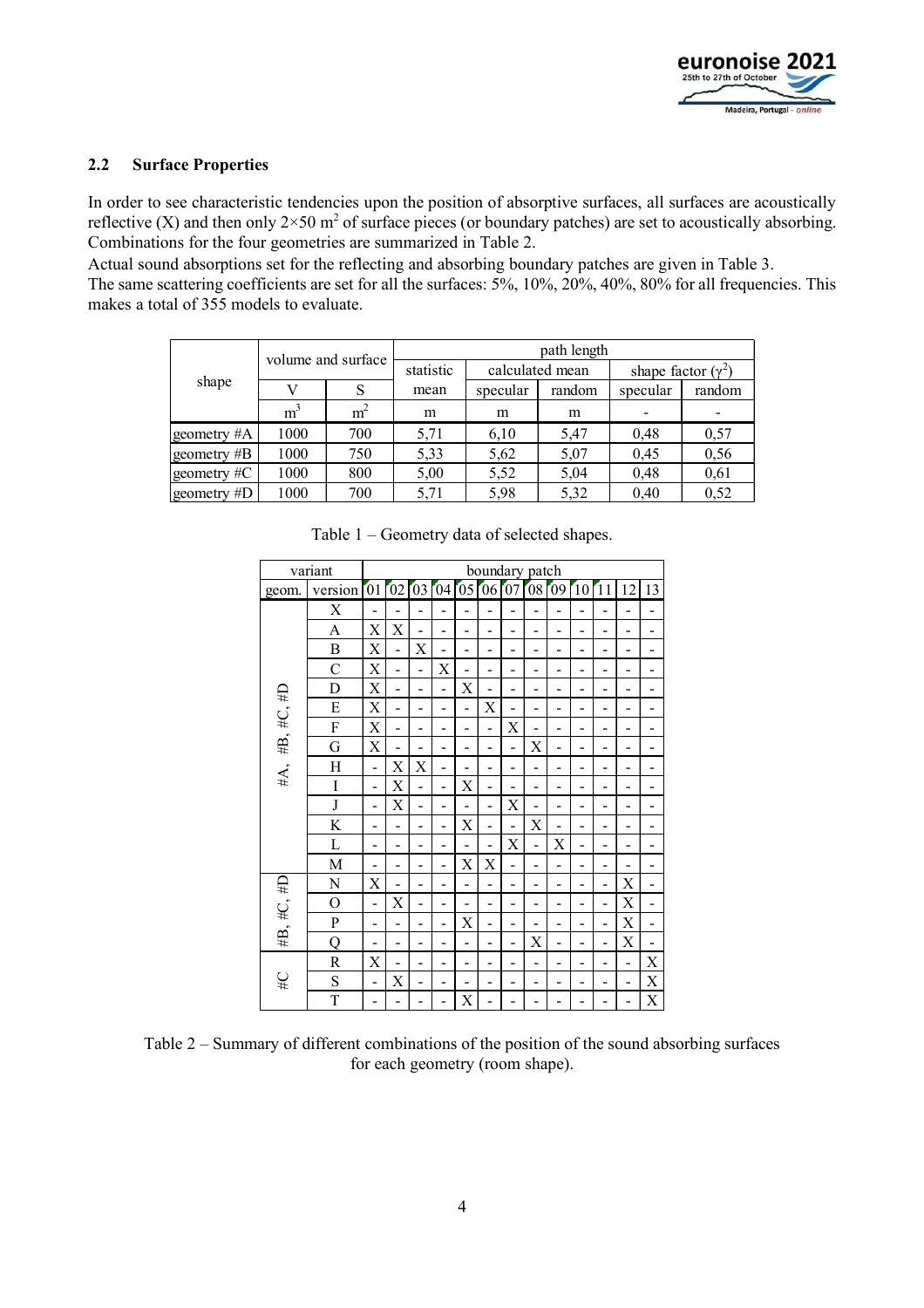

|            |                    | sound absorption coefficients for frequency bands |                                          |               |                          |                                                |         |                      |                      |                      |             |                                 |         |                        |                                  |                                                     |                                                 |                         |                                    |                           |                     |
|------------|--------------------|---------------------------------------------------|------------------------------------------|---------------|--------------------------|------------------------------------------------|---------|----------------------|----------------------|----------------------|-------------|---------------------------------|---------|------------------------|----------------------------------|-----------------------------------------------------|-------------------------------------------------|-------------------------|------------------------------------|---------------------------|---------------------|
| material   | ⊂                  | $\Omega$<br>$\sim$                                | ∊<br>७                                   | ⊂<br>⊂        | ⊂<br>$\Omega$<br>$\sim$  | $\Omega$<br>$\overline{\phantom{0}}$<br>$\sim$ | ⊂<br>Ğ  | ⊂<br>$\Omega$        | ⊂<br>$\sim$<br>৩     | 800                  | $_{\rm 80}$ | 250<br>$\overline{\phantom{0}}$ | 600     | 800<br>$\mathbf{\sim}$ | 8<br>$\Omega$<br>$\mathbf{\sim}$ | $\mathcal{S}$<br>$\overline{\phantom{0}}$<br>$\sim$ | 4000                                            | $_{\rm 80}$<br>$\Omega$ | 6300                               | 8000                      | ⊂<br>$\overline{8}$ |
| absorbing  | $\Omega$<br>−<br>⊂ | −                                                 | ${}^{\circ}$<br>$\sim$<br>$\bullet$<br>≘ | ∼<br>$\Omega$ | 73                       | 80<br>$\bullet$<br>⊂                           | 82<br>⊂ | $\sigma$<br>$\infty$ | $\overline{ }$<br>òo | 89<br>$\bullet$<br>っ | 8           | $\infty$<br>⊂                   | S<br>≘  | $\infty$<br>⊂          | 50                               | ⊂<br>$\bar{\sigma}$                                 | $\overline{\phantom{0}}$<br>ഗ<br>っ              | $\mathbf{\sim}$<br>ہ    | $\mathcal{S}$<br>⊂                 | 92<br>$\cdot$<br>≘        | $\mathcal{S}$<br>⊂  |
|            | 0,20               |                                                   | 0.70                                     |               | 0,85                     |                                                |         | 0.90                 |                      | 0.90                 |             | 0,91                            |         |                        | 0.92                             |                                                     |                                                 |                         |                                    |                           |                     |
| reflecting | $\mathcal{S}$      | $\Omega$<br>0<br>⊂                                | SO<br>$\bullet$<br>0                     | S             | $\infty$<br>$\mathbf{c}$ | $\infty$<br>$\bullet$<br>⊂                     | S)<br>⊂ | 5                    | S)<br>⊂              | $8^{\circ}$<br>≘     | $\infty$    | 80<br>$\mathsf{d}$              | නි<br>⊂ | නි<br>⊂                | $\infty$<br>$\bullet$            | ⊂<br>$\overline{\phantom{0}}$                       | 0<br>$\overline{\phantom{0}}$<br>$\bullet$<br>≘ | 0                       | ⊂<br>$\overline{\phantom{0}}$<br>⌒ | ⊂<br>─<br>$\sqrt{2}$<br>≘ | ⊂<br>⊂              |
|            | $0.05\,$           |                                                   | 0.06                                     |               | 0.07                     |                                                | 0.08    |                      |                      | 0,09                 |             |                                 | 0,10    |                        |                                  | 0.10                                                |                                                 |                         |                                    |                           |                     |

Table 3 – Sound absorption coefficients used for the absorbing and reflecting surfaces.



Figure 3 – Path length histograms from S1 and S2, using specular and random relfected ray-tracing (top left: geometry #A, top right: geometry #B, bottom left: geometry #C, bottom right: geometry #D).

#### **2.3 Selected Room Acoustic Parameters**

For these calculations, parameters defined in ISO 3382-1 standard were evaluated:

- reverberation time:  $T_{20}$
- early decay time:  $EDT_{10}$
- strength: G
- clarity:  $C_{50}$  and  $C_{80}$
- lateral efficiency:  $LF<sub>80</sub>$ .

Parameters were calculated in  $1/3^{rd}$  or  $1/1$  octave frequency bands and then the mean values in 250 Hz, 500 Hz, 1 kHz and 2 kHz bands were calculated ((denoted by m4, for example  $T_{20,m4}$ ) for comparison.